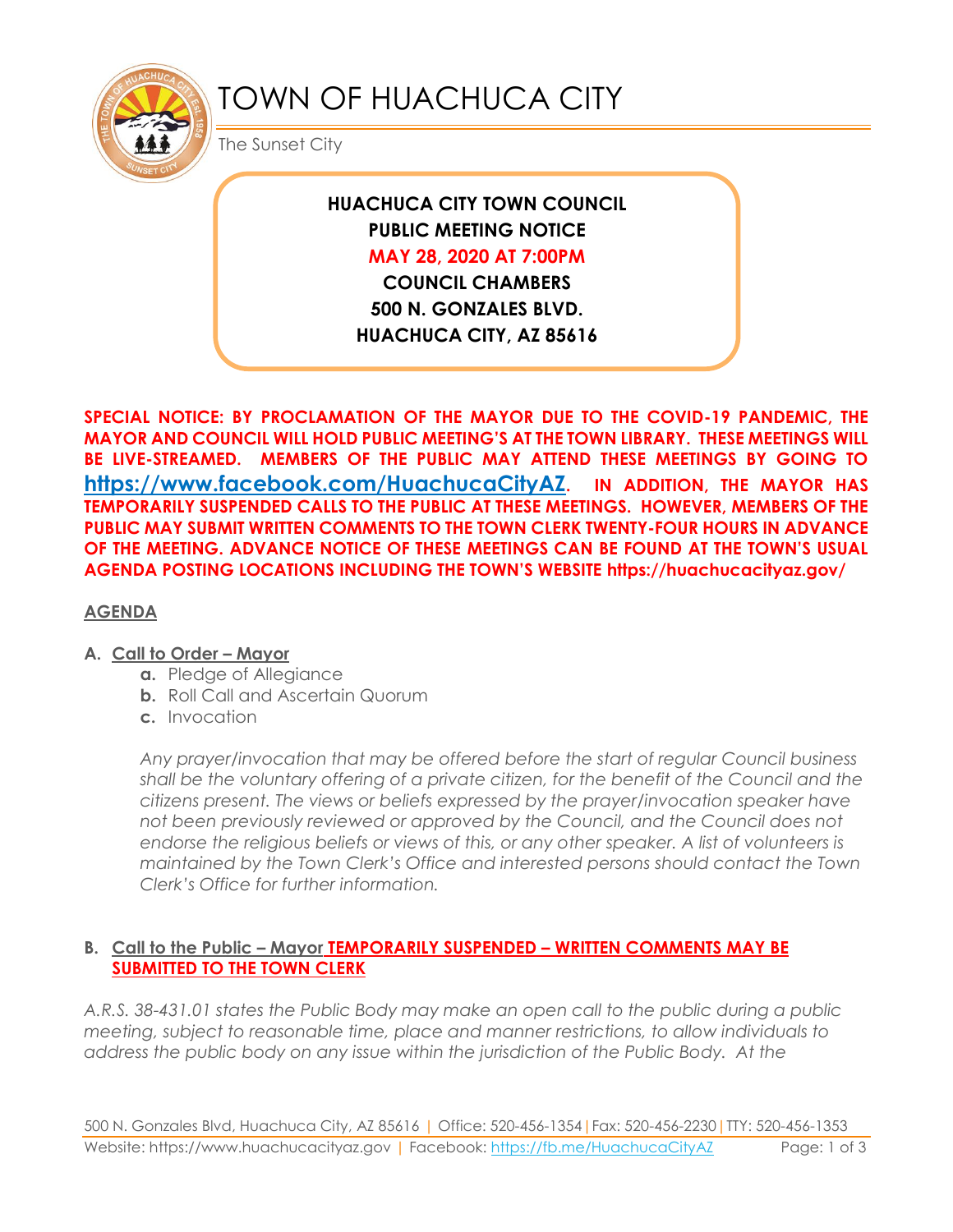*conclusion of an open call to the public, individual members of the Public Body may respond to criticism made by those who have addressed the Public Body, may ask staff to review a matter or may ask that a matter be put on a future agenda. However, members of the Public Body shall not discuss or take legal action on matters raised during an open call to the public unless the matters are properly noticed for discussion and legal action.*

## **C. Consent Agenda - Mayor**

*All items listed in the Consent Agenda are considered routine matters and will be enacted by one motion of the Council. There will be no separate discussion of these items unless a Member of the Town Council requests that an item or items be removed for discussion. Council Members may ask questions without removal of the item from the Consent Agenda. Items removed from the Consent Agenda are considered in their normal sequence as listed on the agenda, unless called out of sequence.*

- **C.1.** Consider approval of the minutes of the Council meeting held on May 14<sup>th</sup>, 2020.
- **C.2.** Consider approval of the minutes of the Council Work session held on May 14th, 2020
- **C.3.** Consider approval of the Payment Approval Report in the amount of \$41,462.62

## **D. Unfinished Business before the Council – Mayor**

*Public comment* **TEMPORARILY SUSPENDED – WRITTEN COMMENTS MAY BE SUBMITTED TO THE TOWN CLERK** *will be taken at the beginning of each agenda item, after the subject has been announced by the Mayor and explained by staff. Any citizen, who wishes, may speak one time for five minutes on each agenda item before or after Council discussion. Questions from Council Members, however, may be directed to staff or a member of the public through the Mayor at any time.*

**D.1. Discussion and/or Action [Director Harvey]:** Update on progress towards reopening of the Town pool.

### **E. New Business Before Council - Mayor**

*Public comment* **TEMPORARILY SUSPENDED – WRITTEN COMMENTS MAY BE SUBMITTED TO THE TOWN CLERK** *will be taken at the beginning of each agenda item, after the subject has been announced by the Mayor and explained by staff. Any citizen, who wishes, may speak one time for five minutes on each agenda item before or after Council discussion. Questions from Council Members, however, may be directed to staff or a member of the public through the Mayor at any time.* 

- **E.1 Discussion and /or Action [Spencer Forsberg]:** May 2020 Town Finance Report
- **E.2 Discussion and/or Action [Director Vu]:** RESOLUTION 2020-07 ESTABLISHING A SALARY EQUIVALENT FOR PURPOSES OF COMPUTING WORKERS' COMPENSATION INSURANCE PREMIUMS AND COMPENSATION BENEFITS FOR VOLUNTEERS.